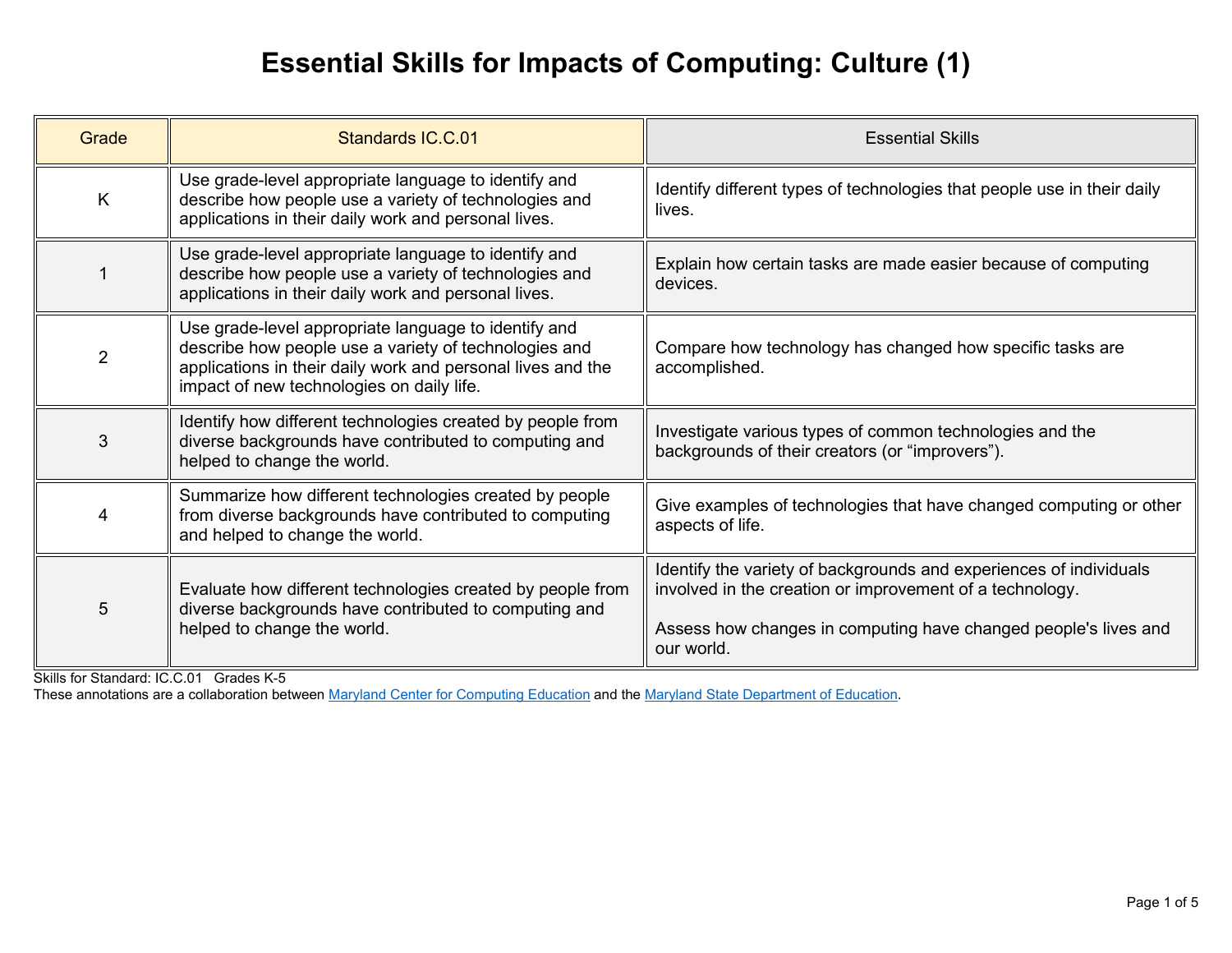# **Essential Skills for Impacts of Computing: Culture (2)**

| Grade          | <b>IC.C.02</b>                                                                                                                                                 | <b>Essential Skills</b>                                                                                                                                                                                                                         |
|----------------|----------------------------------------------------------------------------------------------------------------------------------------------------------------|-------------------------------------------------------------------------------------------------------------------------------------------------------------------------------------------------------------------------------------------------|
| K              | Not addressed at this grade                                                                                                                                    |                                                                                                                                                                                                                                                 |
|                | Not addressed at this grade                                                                                                                                    |                                                                                                                                                                                                                                                 |
| $\overline{2}$ | Not addressed at this grade                                                                                                                                    |                                                                                                                                                                                                                                                 |
| 3              | Identify potential problems that limit accessibility/usability<br>and how computing devices have built-in features to<br>increase accessibility for all users. | Identify an <b>accessibility</b> issue in existing technology.<br>Identify features that improve accessibility/usability of different<br>computing devices.                                                                                     |
| 4              | Brainstorm solutions to improve accessibility/usability and<br>ways computing could be improved to increase accessibility<br>for all users.                    | Suggest an improvement for an accessibility issue in existing<br>technology.<br>Explain how an improvement could increase accessibility and/or<br>usability of an existing technology.                                                          |
| 5              | Develop, test, and refine computational artifacts to<br>improve accessibility and usability for all users.                                                     | Create an artifact that improves accessibility and/or usability of a<br>computing device or a computer program.<br>Evaluate the extent to which an artifact is effective at improving<br>accessibility and/or usability and revise accordingly. |

Skills for Standard: IC.C.02 Grades K-5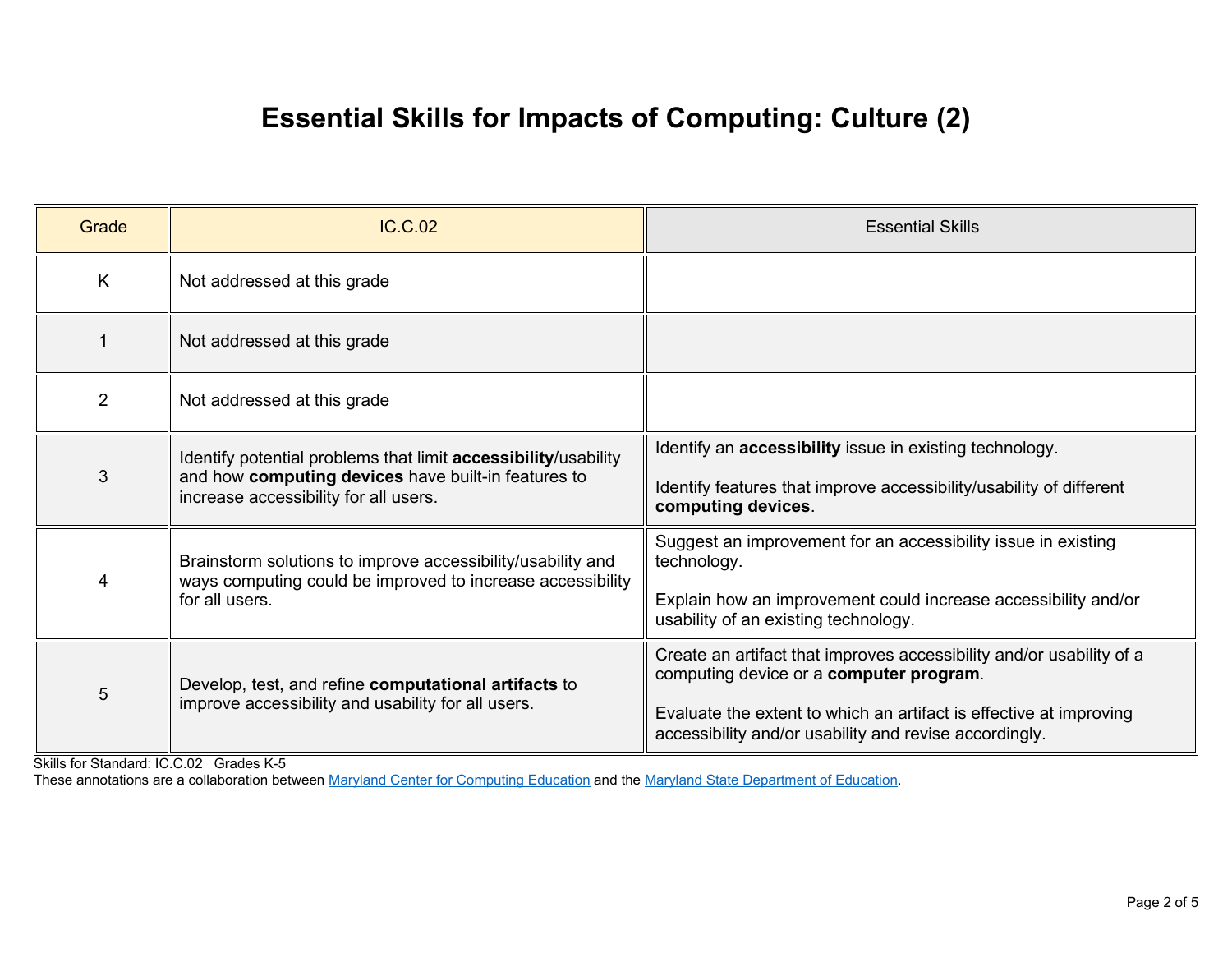### **Essential Skills for Impacts of Computing: Social Interactions (1)**

| Grade          | <b>IC.SI.01</b>                                                                                                                                                           | <b>Essential Skills</b>                                                                                                                                                                                  |
|----------------|---------------------------------------------------------------------------------------------------------------------------------------------------------------------------|----------------------------------------------------------------------------------------------------------------------------------------------------------------------------------------------------------|
| $\mathsf{K}$   | Identify appropriate and safe behaviors when participating<br>online.                                                                                                     | Provide examples of appropriate behavior when on the internet.                                                                                                                                           |
|                | Identify and describe appropriate and inappropriate<br>behaviors when participating online.                                                                               | Recognize inappropriate online behavior.<br>Describe appropriate and inappropriate online behaviors, identifying<br>them as one or the other.                                                            |
| $\overline{2}$ | Develop a code of conduct and explain responsible<br>practices when participating online. Practice the code of<br>conduct and identify and report inappropriate behavior. | Demonstrate appropriate online behavior and report inappropriate<br>online behavior.<br>Classify online actions as appropriate or not appropriate based on<br>established code of conduct.               |
| 3              | Develop a code of conduct, explain, and practice grade-<br>level appropriate behavior and responsibilities while<br>participating online.                                 | Demonstrate appropriate when online and provide examples of<br>appropriate online interactions.<br>Recognize inappropriate online behavior and provide examples of<br>inappropriate online interactions. |
| 4              | Develop a code of conduct, explain, and practice grade-<br>level appropriate behavior and responsibilities while<br>participating online.                                 | Identify real-life situations encountered while online that could cause<br>problems in school or at home.                                                                                                |
| 5              | Develop a code of conduct, explain, and practice grade-<br>level appropriate behavior and responsibilities while<br>participating online.                                 | Model multiple ways to respond to and report issues that may occur<br>online including inappropriate behavior.                                                                                           |

Skills for Standard: IC.SI.01 Grades K-5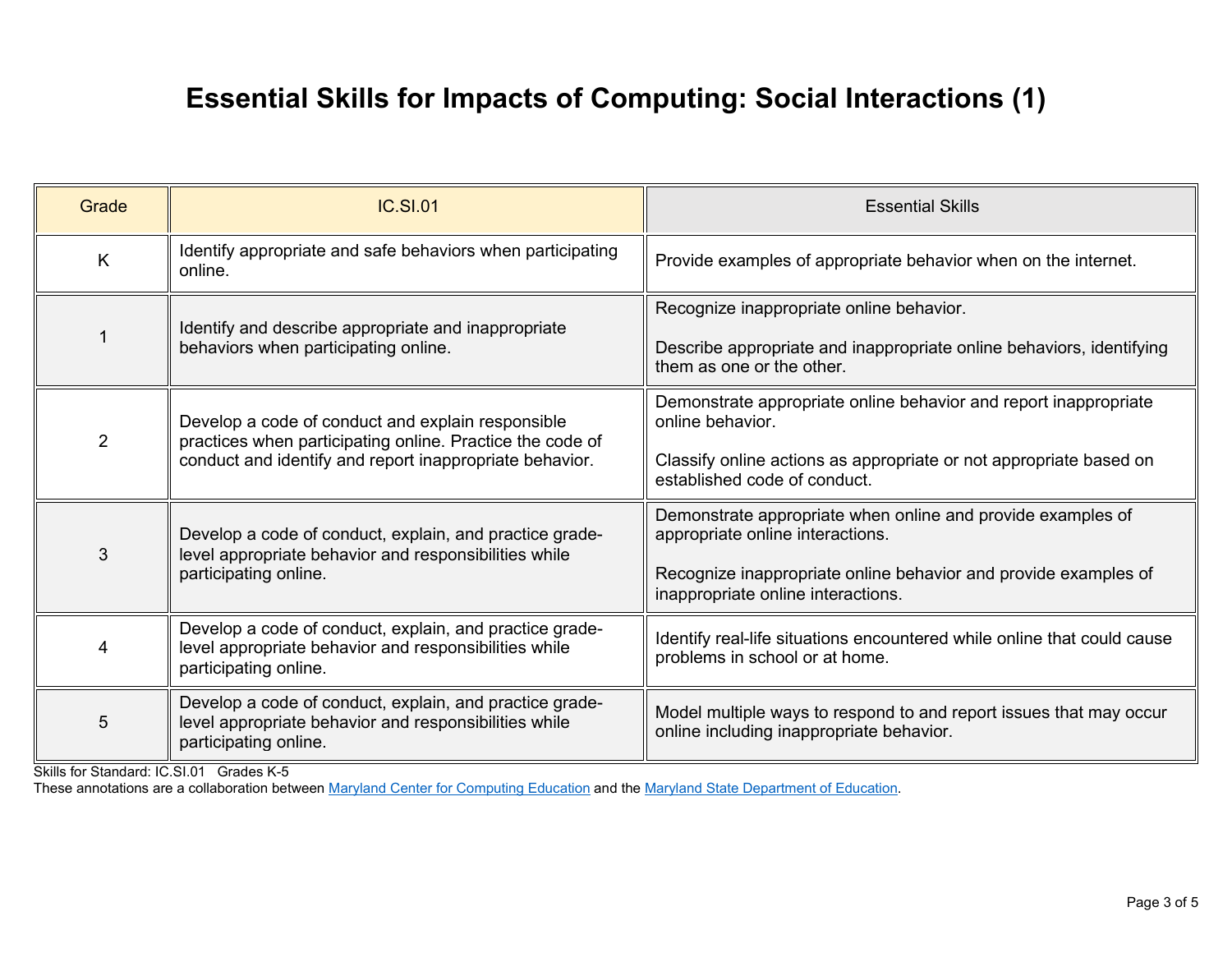### **Essential Skills for Impacts of Computing: Social Interactions (2)**

| Grade | <b>IC.SI.02</b>                                                                                                                                                                                         | <b>Essential Skills</b>                                                                                                                                                                                                                                                                                          |
|-------|---------------------------------------------------------------------------------------------------------------------------------------------------------------------------------------------------------|------------------------------------------------------------------------------------------------------------------------------------------------------------------------------------------------------------------------------------------------------------------------------------------------------------------|
| K     | Not addressed at this grade.                                                                                                                                                                            |                                                                                                                                                                                                                                                                                                                  |
|       | Not addressed at this grade.                                                                                                                                                                            |                                                                                                                                                                                                                                                                                                                  |
| 2     | Not addressed at this grade.                                                                                                                                                                            |                                                                                                                                                                                                                                                                                                                  |
| 3     | Identify how computing devices and computational products<br>have been, or can be, improved by incorporating diverse<br>perspectives.                                                                   | Investigate ways that computing devices and products are used by<br>people of different ages, roles and situations.<br>Explain the features that make devices and programs easier to use for<br>people with different needs, perspectives, and opinions.                                                         |
| 4     | Discuss ways existing devices or computational products<br>can be improved by collaborating with peers to gain their<br>diverse perspectives.                                                           | Collaborate with peers to imagine ways of improving devices and<br>computer programs.                                                                                                                                                                                                                            |
| 5     | Discuss ways existing computing devices or computational<br>products can be improved by collaborating with outside<br>resources (other grade-levels, businesses) to gain their<br>diverse perspectives. | Collaborate with people of different ages, roles and situations to<br>imagine ways of changing computing devices and programs so they<br>can be improved.<br>Discuss the unique perspectives of others and reflect on one's own<br>perspectives when designing and developing computing devices and<br>programs. |

Skills for Standard: IC.SI.02 Grades K-5